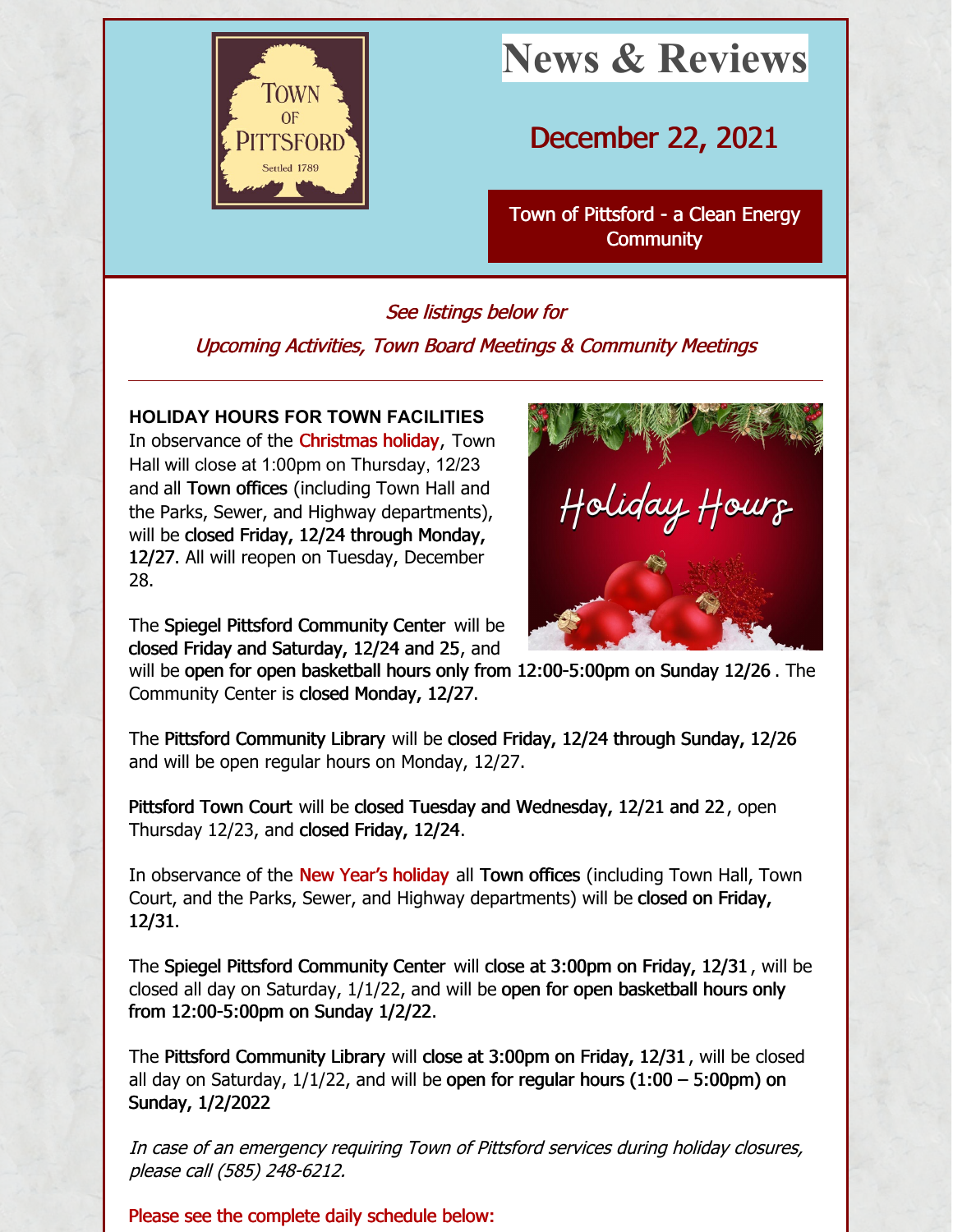Tuesday, 12/21 and Wednesday, 12/22 Pittsford Town Court closed.

Thursday, 12/23 Town Hall closes at 1:00pm.

Friday, 12/24 CLOSED ALL DAY All Town offices and facilities, including Town Hall, the Parks, Sewer, and Highway departments, Town Court, the Spiegel Pittsford Community Center and Seniors programs, and the Pittsford Community Library.

Saturday, 12/25 CLOSED ALL DAY The Spiegel Pittsford Community Center and Seniors programs, and the Pittsford Community Library.

Sunday, 12/26 CLOSED ALL DAY Pittsford Community Library.

OPEN FOR OPEN BASKETBALL ONLY 12:00 – 5:00pm Spiegel Pittsford Community Center

Monday, 12/27 CLOSED ALL DAY All Town offices and facilities, including Town Hall, the Parks, Sewer, and Highway departments, Town Court, and the Spiegel Pittsford Community Center and Seniors programs.

OPEN REGULAR HOURS The Pittsford Community Library will be open regular hours, 9:00am – 9:00pm.

Friday, 12/31 CLOSED ALL DAY All Town offices, including Town Hall, Town Court, and the Parks, Sewer, and Highway departments.

CLOSING AT 3:00PM The Pittsford Community Library The Spiegel Pittsford Community Center

Saturday, January 1, 2022 CLOSED ALL DAY The Spiegel Pittsford Community Center and Seniors programs, and the Pittsford Community Library.

Sunday, January 2, 2022 OPEN FOR OPEN BASKETBALL ONLY 12:00 – 5:00pm Spiegel Pittsford Community Center

OPEN REGULAR HOURS The Pittsford Community Library will be open regular hours, 1:00am – 5:00pm.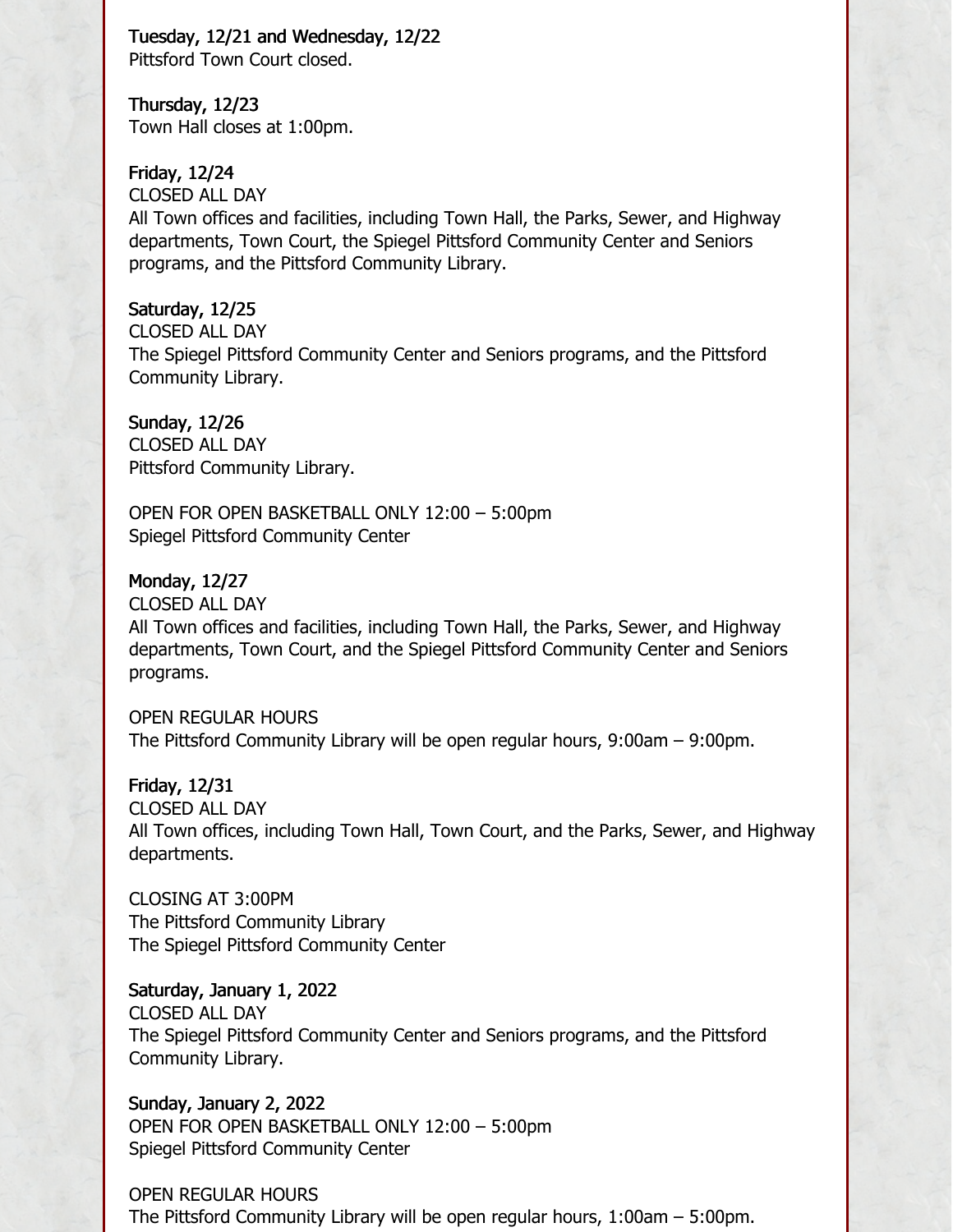#### We wish all a happy and safe holiday season!



## CURRENT TOWN JOB OPENINGS CAN BE FOUND ON THE TOWN WEBSITE

Town seeks to fill <sup>a</sup> variety of positions

The Town of Pittsford has several current job [openings](https://www.townofpittsford.org/hr/pittsford-employment-opportunities) in the Recreation, Seniors and Animal Control departments. Positions include After School Counselor, Child Watch Program Director, and Child Watch Recreation Assistant as well as Senior programs Bus Driver, Senior Center kitchen staff and Animal Control Officer. For complete job descriptions and application information, visit the Town's job listings web page at

[www.townofpittsford.org/hr/pittsford-employment-opportunities](http://www.townofpittsford.org/home-pittsford-employment-opportunities). You may also stop by the Spiegel Community Center (35 Lincoln Avenue) for Recreation and Seniors Department positions information.

### COVID-19 RAPID TEST KITS REMAIN AVAILABLE FOR PITTSFORD RESIDENTS Free test kits available upon request

The Town has available some COVID-19 Rapid testing kits provided by Monroe County for distribution to Pittsford Town and Village residents. Consistent with all other Monroe County towns, Pittsford will offer one test kit per household. Each kit contains two tests.



Those in need of a test kit can pick one up in the Town Clerk's Office or the Department of Public Works Office at Pittsford Town Hall, 11 South Main Street, during regular business hours (Monday – Friday, 9:00am – 5:00pm). Please note: those wishing to pick up a test kit must show proof of Pittsford residency (street address physically located in Pittsford Town or Village). A driver's license or utility bill showing the address will be required. The test kits will be offered on a first-come, first-served basis. For those who are home-bound or otherwise unable to come to Town Hall, please contact Melanie Davison, assistant to the Commissioner of Public Works, at 248- 6253 or email *[covid@townofpittsford.org](mailto:covid@townofpittsford.org)* to make arrangements to obtain a test kit.

Monroe County is providing test kits to each town for distribution to its residents. For more information on COVID-19 testing, visit the Monroe County website at [www.monroecounty.gov/health-covid-19-testing](http://www.monroecounty.gov/health-covid-19-testing).



## **COAT DRIVE AT COMMUNITY CENTER DEADLINE TODAY FOR SAINT'S PLACE** Winter coats, hats, gloves and scarves needed – share the warmth!

If you'd like to share the warmth this season and help someone in need, drop off a winter coat, hat, gloves or scarf at the Spiegel Pittsford Community Center! Items are being collected through TODAY, Wednesday, December 22 at the Community Center to benefit Saint's Place, a Pittsford charity that provides incoming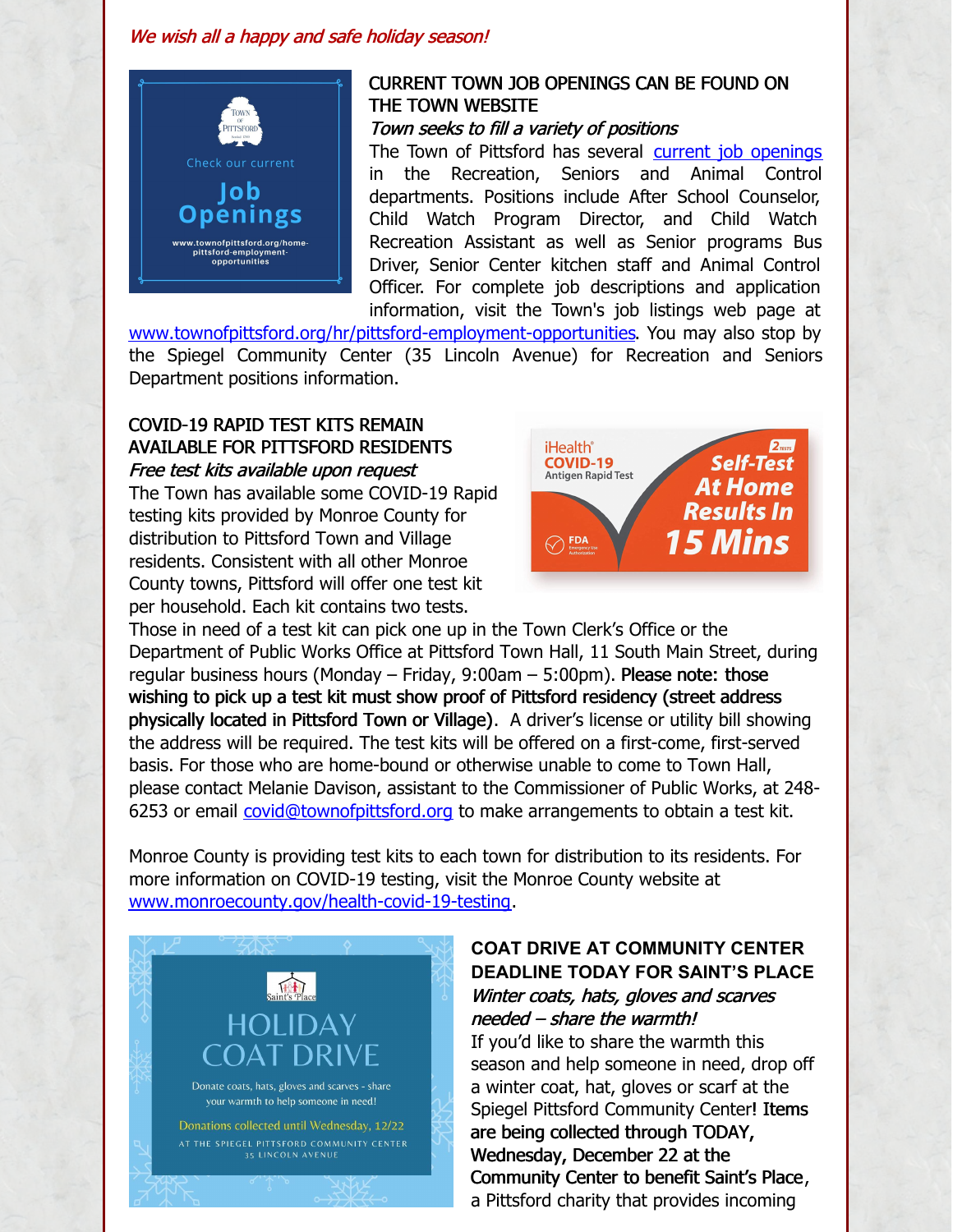and existing refugees with needed clothing, home furnishings, school supplies, and educational support for children and adults. The program is supported and administered by St. Louis Church, the Catholic Family Center and St. John of Rochester Church. Please help this worthy cause if you can! The Spiegel Pittsford Community Center is located at 35 Lincoln Avenue; it is open from 8:00am to 10:00pm today. Find full facility hours here <https://www.townofpittsford.org/recreation>. For more information about Saint's Place at [www.saintsplace.org](http://www.saintsplace.org).

#### **PROPERTY TAX BILLS AND INFORMATION**

The 2022 Town and County tax bills will be mailed to residents on December 31. Your property tax information may be obtained through the Monroe County website on December 31



at: <http://www.monroecounty.gov/apps/propertyapp.php>. We recommend that you consult with your accountant if you are considering prepayment of your 2022 Town and County taxes. Doing so can assist you with determining if prepayment would be a beneficial action for you to take, given the federal and state tax laws that are in effect. For prepay [instructions,](https://www.townofpittsford.org/files/publications/Taxes-Property-2022-pre-pay-instructions.pdf) click here. Please notify the Town Tax office (585-248-6215) if you are mailing in a prepayment with a U.S. postmark of December 31, 2021, so you are correctly receipted for this payment. The earliest that the Town Tax Office may have the 2022 property tax amounts from the County will be December 30. Please note Town Hall will be closed on December 31.

#### STATE MANDATE REQUIRES MASK USE IN ALL INDOOR TOWN FACILITIES

#### Mask use required, regardless of vaccination status

By order of NYS Governor Kathy Hochul, until January 15, 2022 the Town must require all persons entering Town buildings to be masked, regardless of vaccination status. This applies to all Town indoor facilities, including Town Hall, the Spiegel Pittsford Community Center, the Pittsford Community Library, Town Court and the Highway Department, Sewer Department and Parks Department offices.



#### **REMINDERS**

#### **TOWN BOARD MEETINGS ARE STREAMING LIVE**

Pittsford Town Board meetings are being streamed live; the feed is accessible on any device. Town Board is typically held the first and third Tuesday of the month at 6:00pm at Town Hall. See [www.townofpittsford.org/calendar](https://www.townofpittsford.org/calendar) for meeting dates. To view the livestream, click the **Town Board Meeting live [streaming](https://videoplayer.telvue.com/player/FcqTL0OYMCGU6WlccUApyUL3twz4dm9V/stream/819?fullscreen=false&showtabssearch=true&autostart=true) link** when the meeting begins. This link can also be found on page two of the meeting agenda. The meeting agenda is posted on the Town's minutes and [agendas](https://www.townofpittsford.org/minutes) page at least two days prior to the meeting. Please note: if you try to log in too early (before the meeting feed is live) you will see an error message; refresh your screen just prior to or at 6:00pm when the board meeting starts and you will be able to view the meeting. As always, ASL interpretation is provided for every Town Board meeting.

# **ASL INTERPRETER ALWAYS AVAILABLE AT TOWN BOARD MEETINGS**

The Town of Pittsford has an American Sign Language interpreter available at every Pittsford Town Board meeting, to interpret for those who need this service. Those who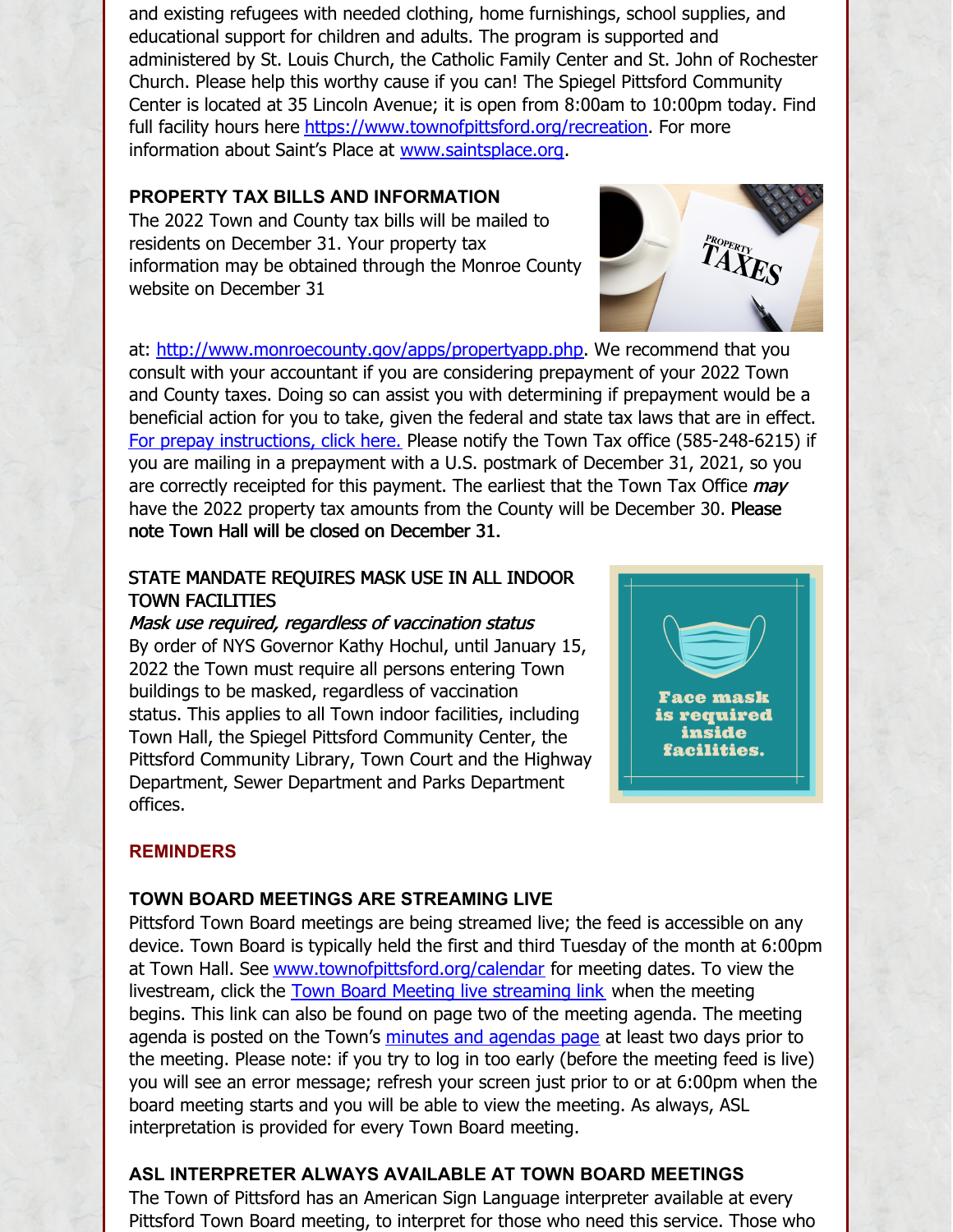can't attend a Town Board meeting in person but are planning to watch the meeting's live stream can confirm their need for the interpreter by emailing [comments@townofpittsford.org](mailto:comments@townofpittsford.org?subject=ASL interperter request for Town Board meeting). Requests can be made in advance or can be emailed through the first ten minutes of the meeting. An on-demand Town Board meeting video with closed captioning will be available within 48 hours of the meeting; visit [www.townofpittsford.org/channel12](https://www.townofpittsford.org/channel12) and use the On-Demand links to view previously recorded meetings.

#### **UPCOMING COMMUNITY ACTIVITIES IN PITTSFORD**

- Coat Drive to benefit Saint's Place, through Wednesday, 12/22, at Spiegel Pittsford Community Center, 35 Lincoln Avenue; drop off winter coats, hats, gloves and scarves by 12/22, collection to benefit refugees served by Saint's Place; learn more about Saint's Place at [www.saintsplace.org](http://www.saintsplace.org)
- Town of [Pittsford](https://www.townofpittsford.org/zoningupdate) Zoning Code Update comments made by Town of Pittsford stakeholders via email and mail being accepted; access the Comprehensive Plan, the Active Transportation Plan, the project timeline, a link to the Town's current Zoning Code, and other informational materials, on the Zoning Code Update website at [www.townofpittsford.org/zoningupdate](https://www.townofpittsford.org/zoningupdate). Comments can be made to [zoningupdate@townofpittsford.org](mailto:zoningupdate@townofpittsford.org) or mailed to Doug DeRue, Town of Pittsford, 11 South Main Street, Pittsford, NY 14534; please indicate whether you are a Town or Village resident.

#### **TOWN OF PITTSFORD BOARD MEETINGS**

- Design Review & Historic Preservation Board, Thursday, 12/23 NO MEETING due to Christmas holiday
- Planning Board, Monday  $12/27 NO MEETING$  due to Christmas holiday
- Town Board Year-End Meeting, Wednesday, 12/29, 4:00pm, Public Meeting Room, Town Hall (lower level), 11 South Main Street; ASL interpretation provided, current CDC guidelines will be followed; the meeting agenda is posted at least two days prior to the meeting on the Town website here: [www.townofpittsford.org/minutes](https://www.townofpittsford.org/minutes)
- Town Board Zoning Code Update [meetings](http://www.townofpittsford.org/zoningupdate) the Zoning Update meetings are tentatively scheduled for the second and fourth Wednesday of the month at noon, through the end of 2021. Find updated meeting listings at [www.townofpittsford.org/calendar](http://www.townofpittsford.org/calendar) and find complete Zoning Update information at [www.townofpittsford.org/zoningupdate](http://www.townofpittsford.org/zoningupdate).

#### **COMMUNITY MEETINGS CALENDAR**

- Supervisor Saturday with Bill Smith join the conversation with Town Supervisor Bill Smith at this casual open house, topics of discussion based upon attendee interest; Saturday, 1/8/22, 9:00 - 10:00am, Fisher Meeting Room (first floor), Pittsford Community Library, 24 State Street. Current COVID-19 health guidelines will be followed.
- American Legion [Rayson-Miller](http://www.raysonmillerpost899.org/) Post 899 Tuesday morning breakfast and socializing, every Tuesday, 8:00-10:00am, Post 899, Pittsford Village Hall lower level, 21 North Main Street; open to all – meet and socialize with veterans; no charge but donations accepted. Eligible veterans welcome to join the Post; click this link for [membership](https://raysonmillerpost899.org/contact.html) information or visit the [Rayson-Miller](http://www.raysonmillerpost899.org) Post website
- [Pittsford](http://www.pittsfordrotaryclub.org/) Rotary Club, Wednesdays (weekly), 7:00am, Pittsford Community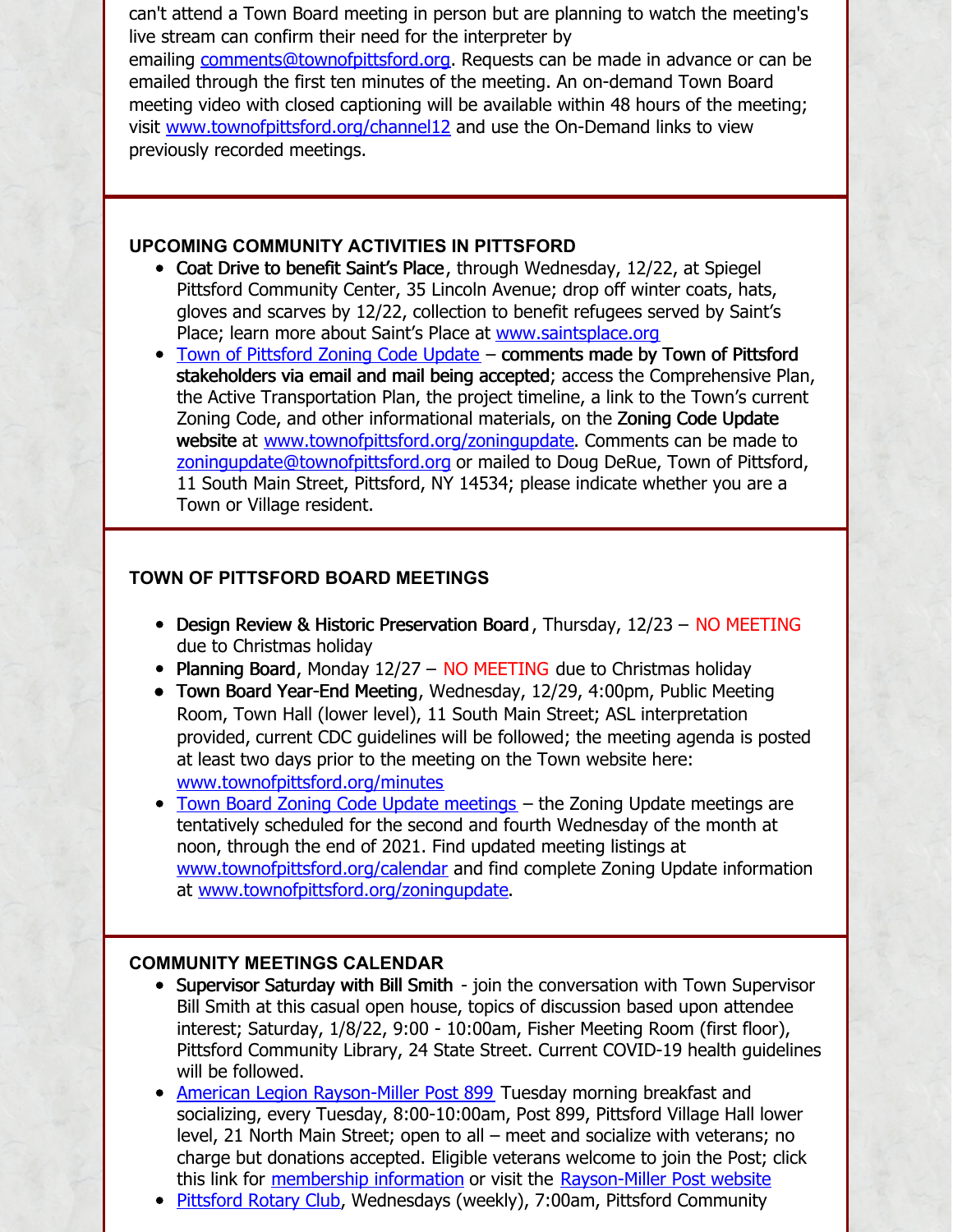Library, 24 State Street

• [Pittsford](https://pittsfordartgroup.wordpress.com/) Art Group conducts monthly member meetings featuring a guest artist; new members are welcome! The PAG also hosts juried and non-juried shows and displays artwork at various locations throughout Pittsford. For further information or to become a member, please visit [www.pittsfordartgroup.com](http://www.pittsfordartgroup.com) and fill out a [Contact](https://pittsfordartgroup.com/contact-us/) Us form.

# COVID-19 Closure Updates

12/13/21 Update: By order of NYS Governor Kathy Hochul, until January 15, 2022 the Town must require all persons entering Town buildings to be masked, regardless of vaccination status. This applies to all Town indoor facilities, including Town Hall, the Spiegel Pittsford Community Center, the Pittsford Community Library, Town Court and the Highway Department, Sewer Department and Parks Department offices.

-----------------------------------------------------------------------------------------------------

On June 15, 2021, Governor Cuomo announced that COVID-19 restrictions are lifted immediately as 70 percent of New Yorkers aged 18 or older have received the first dose of their COVID-19 vaccination series. The State's health guidance and New York Forward industry specific guidelines—including social gathering limits, capacity restrictions, social distancing, cleaning and disinfection, health screening, and contact information for tracing—are now optional for retail, food services, offices, gyms and fitness centers, amusement and family entertainment, hair salons, barber shops and personal care services, among other commercial settings.

On August 2, 2021, Monroe County was designated as a County with a "substantial" COVID infection. Consequently, the CDC now recommends that people, regardless of vaccination status, wear a mask indoors. This is a recommendation, not a mandate. The guidelines are unclear at this point, as is the situation. Neither the State, the County or the Town has imposed a mask *requirement* at this stage.

Unvaccinated individuals continue to be responsible for wearing masks, in accordance with federal CDC guidance. Consistent with the State's implementation of the recent CDC guidance, masks are still required for unvaccinated individuals.

For information on the vaccine, on getting the vaccine, regional vaccination data and more visit the Finger Lakes [COVID-19](https://www.flvaccinehub.com/) Vaccine Hub.

#### Monroe County Services at Town facilities:

The County has suspended until further notice Passport Services at Town Hall and Mobile DMV service at Pittsford Town Court. Find updated information for Monroe County DMV here <https://www2.monroecounty.gov/clerk-COVID-19>.

Further information and updates can be found at [www.townofpittsford.org/covid-](https://www.townofpittsford.org/covid-19info)19info.

# COVID-19 Coronavirus Information Links

Further Town of Pittsford COVID-19 coronavirus information and updates can be found at [www.townofpittsford.org/covid-19info](https://www.townofpittsford.org/covid-19info).

Pittsford Central School District COVID-19 [Coronavirus](https://www.pittsfordschools.org/COVID-19information) Updates